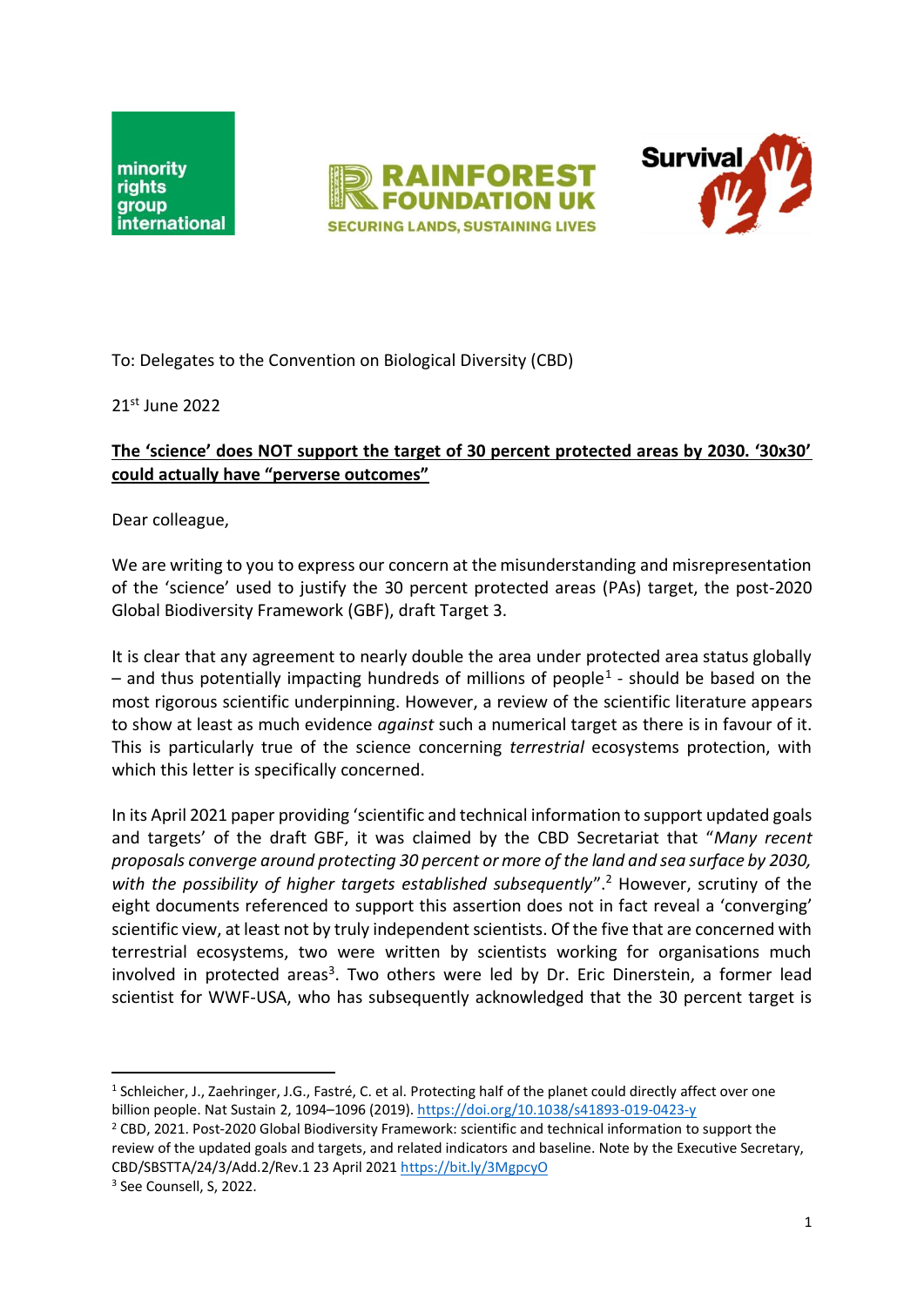"arbitrary"<sup>4</sup>. The remaining paper, a study led by Piero Visconti of IIASA, makes a strong cases against such percentage targets for PAs<sup>5</sup>.

Visconti and this team point to the potential *perverse outcomes* of setting simple numerical targets for PAs. In relation to the previous Aichi Target of 17%, they state that "*Continuing to protect areas of low opportunity costs for human uses, especially agriculture, in order to cover 17% of land will have negligible biodiversity benefits*." By contrast, if PAs were strategically sited to protect under-represented threatened species, "*30 times more species could be adequately represented with the same extent of PAs*".

As the CBD admits, "*Estimates vary regarding the proportion of land and sea that needs to be covered by protected areas and OECMs in order to reach conservation objectives*". In fact, there is a wide divergence as to exactly what these objectives should be, let alone how best to achieve them. Even Dr. Dinerstein and his team find that all the most endangered and rare species could be protected "*by an addition of only 2.3% more land area if allocated to the right places and well managed*" 6 .

The importance of where protected areas are located, and how well they are managed (rather than just how extensive they are) recurs frequently in the science, and the CBD admits that "many protected areas are not effectively or equitably managed"<sup>7</sup>. The extremely poor take-up of IUCN Green Listing (just 0.02% of PAs are listed) strongly suggests that effective and equitable management of the *existing* protected areas is seriously lagging.

A newly published paper – described as "the largest ever study of protected areas"<sup>8</sup> – has revealed that most do not actively benefit wildlife. This study, which looked at 27,055 waterbird populations across 1,506 protected areas, found that only 27% of all populations were positively impacted by protected areas, 21% were negatively impacted and for 48% there was no detectable protection"<sup>9</sup> . The authors conclude that "*Our results raise additional concerns about the '30 by 30' approach by showing that protection alone does not guarantee optimal biodiversity outcomes."* One of the co-authors has stated that *"An obsession with reaching a certain area-based target - such as 30% by 2030 - without a focus on improving the condition of existing protected areas will achieve little"<sup>10</sup> .*

<sup>4</sup> Jones, B. 2021. The hottest number in conservation is rooted more in politics than science. The goal to protect 30 percent of the Earth is more arbitrary than you might think. Vox. 12 April 2021 <https://bit.ly/3MeXmTe>

<sup>5</sup> P. Visconti et al. 2019, Science 10.1126/science.aav6886[. https://bit.ly/3tljzq5](https://bit.ly/3tljzq5)

<sup>6</sup> Dinerstein et al, 2020, A "Global Safety Net" to reverse biodiversity loss and stabilize Earth's climate. Science Advances 6(36).<https://doi.org/10.1126/sciadv.abb2824>

 $7$  CBD, 2021. Conservationists claim that their aim to place thirty per cent of the planet in protected areas by 2030 is supported by science. It isn't. What the science does and doesn't say about 30×30. REDD-Monitor, Posted on 7 March 2022,<https://bit.ly/3u9tU93>

<sup>8</sup> Gill, V. 2022. Many protected areas do not benefit wildlife, study says. BBC Science 21 April 2022 <https://www.bbc.com/news/science-environment-61164969>

<sup>9</sup> Wauchope, H.S., Jones, J.P.G., Geldmann, J. et al. Protected areas have a mixed impact on waterbirds, but management helps. Nature 605, 103–107 (2022).<https://doi.org/10.1038/s41586-022-04617-0> <sup>10</sup> Gill, V. 2022. ibid